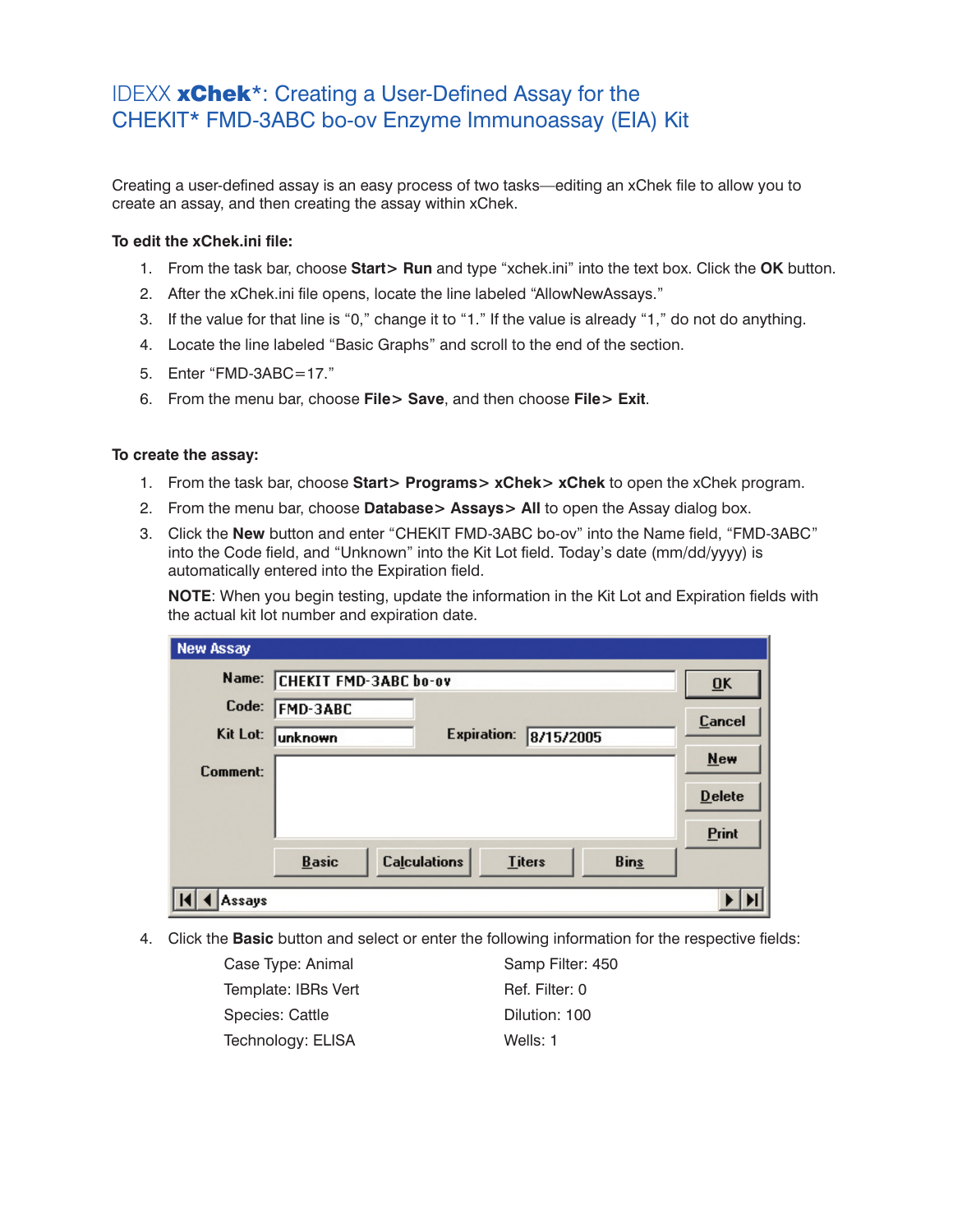| <b>New Assay</b>  |                  |                         |     |           |
|-------------------|------------------|-------------------------|-----|-----------|
| Case Type: Animal |                  | Samp Filter: 450        |     | <b>OK</b> |
| Template:         | <b>IBRs</b> Vert | Ref Filter: $\boxed{0}$ |     |           |
| Species:          | Cattle           | <b>Dilution:</b>        | 100 | Cancel    |
| Technology:       | <b>ELISA</b>     | Wells: $\sqrt{1}$       |     |           |

**NOTE:** The CHEKIT FMD-3ABC bo-ov assay has a negative and a positive control configuration in the insert that is not supported by the IDEXX xChek software. The assay has been set up in xChek to have a vertical control configuration. Therefore, place negative controls in wells A1 and B1, and positive controls in wells C1 and D1.

- 5. Click **OK** to save the settings.
- 6. Click the **Calculations** button and select or enter the following information: Formulas:

"S" Part of Ratio: Sample1 - Negative

"P" Part of Ratio: Positive - Negative

"N" Part of Ratio: None

Blocking Factor: None

First Calculation:

Variable: S/P

Positive Cutoff: 0.30

Suspect Cutoff: 0.19999

Comparison: >

**NOTE:** xChek does not support the Value % calculation. Instead, xChek calculates an S/P value. The cutoff values have been updated to match the new calculation and the interpretation is the same.

| <b>New Assay</b>                  |                                     |                               |                           |
|-----------------------------------|-------------------------------------|-------------------------------|---------------------------|
| <b>Formulas</b>                   |                                     |                               |                           |
| "S" Part of Ratio:                | Sample1 - Negative                  |                               | $\overline{\mathbf{0}}$ K |
| "P" Part of Ratio:                | Positive - Negative<br>None<br>None |                               | Cancel<br>Reset           |
| "N" Part of Ratio:                |                                     |                               |                           |
| <b>Blocking Factor:</b>           |                                     |                               |                           |
| <b>First Calculation</b>          |                                     | <b>Second Calculation</b>     |                           |
| Variable:<br>S/P                  |                                     | Variable:                     | <b>None</b>               |
| <b>Positive Cutoff:</b><br>10.30  |                                     | <b>Positive Cutoff:</b><br>I۵ |                           |
| <b>Suspect Cutoff:</b><br>0.19999 |                                     | <b>Suspect Cutoff:</b><br>l0. |                           |
| Comparison:<br>>                  |                                     | Comparison:                   | None                      |
|                                   |                                     |                               |                           |

7. Click **OK** to save these settings, and then click the **OK** button to save the assay to the database. You can now test for antibodies against FMD-3ABC bo-ov using the xChek Assay Management System.

**NOTE:** xChek does not evaluate controls or results for validity when you use a user-defined assay. You must evaluate the results from each assay in accordance with good laboratory practices. To evaluate your assay validity, please refer to the "Reading of Results" section in the insert provided with this test kit.